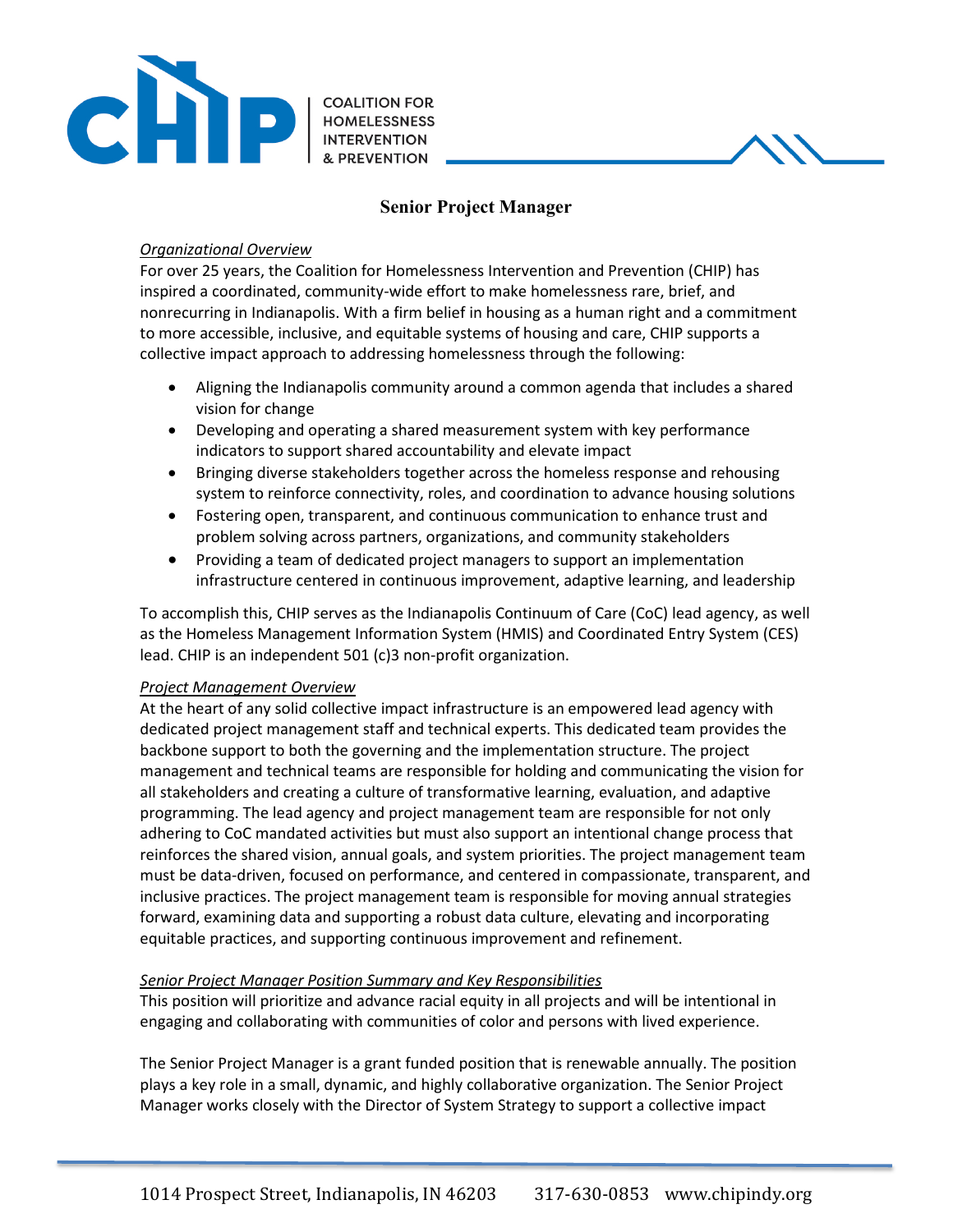

approach around fostering a shared and common agenda, a shared measurement system that aligns with the common agenda, and strong backbone support through project management and facilitation with the purpose of ensuring alignment and implementation of the Community Plan to End Homelessness and CoC goals. This position is essential to building and supporting an infrastructure of continuous communication to ensure a shared commitment to ending homelessness. This includes consistent and open communication across multiple stakeholders, community partners, and project managers to build trust, transparency, and efficiently share progress, challenges, and best practices. This position is part of the Planning and Project Management Team and uses data to inform and drive decision-making and ensure equitable access to resources.

Specifically, the Senior Project Manager will:

- Lead a team of 2-3 project managers, provide strategic direction, oversight, and support shared accountability, performance, and alignment to the CoC annual priorities
- Develop and maintain annual workplans for annual projects defining key goals, objectives, benchmarks, metrics, and timelines for implementation and completion
- Develop, review, and manage project charters for key projects to ensure alignment to annual priorities and to support implementation
- Actively recruit and support participation in workgroups with a commitment to inclusivity, equity, and engagement of those with lived experience
- Facilitate workgroups to support implementation of annual strategies, test and pilot interventions, and enhance adherence to a common agenda and mutually reinforcing activities
- Actively mediate and practice transformative conflict resolution to support an intentional and engaging change management process
- Implement open, transparent communication strategies within the organization, across organizations, and with key partners and stakeholders to ensure awareness and alignment around projects
- Actively develop and maintain positive, collaborative relationships with key partners and stakeholders
- Prepare work products to support annual projects (workflows, policies, standard operating procedures, MOU's, presentations, training curriculum/ content)

While projects will be determined annually to align with the Indianapolis Community Plan to End Homelessness and the CoC priorities, there are four key areas of expertise we are looking for in a candidate:

- 1) Prioritizing and advancing racial equity strategies across the CoC in collaboration with the Blueprint Council and implementation workgroups.
- 2) Supporting ongoing learning, onboarding, and training across the CoC to create a culture and infrastructure of continuous improvement, professional development, and skill building through peer-learning and our online learning management system (LMS).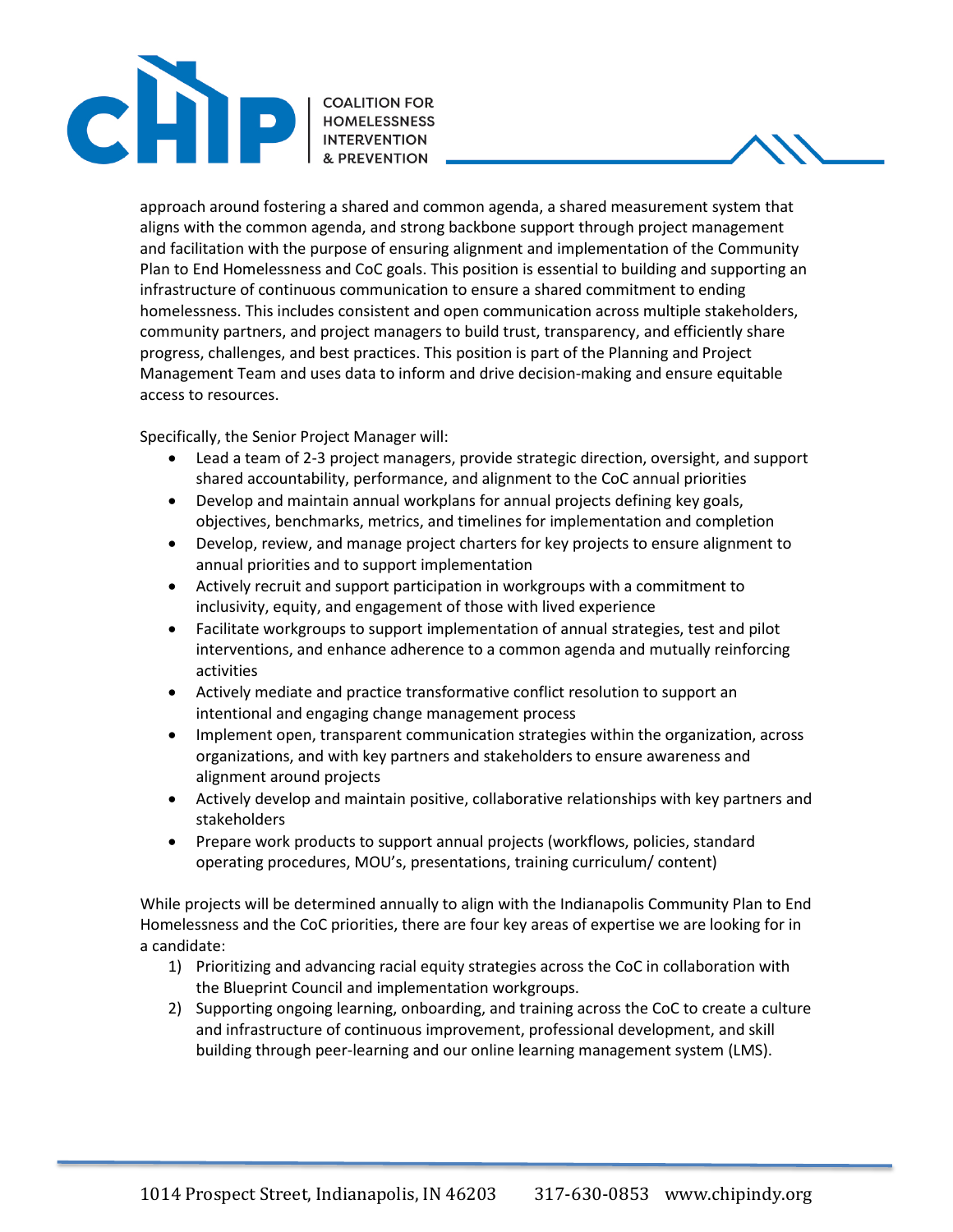

- 3) Advancing and expanding alignment and best practices of key housing interventions to improve system performance and outcomes, specifically related to adherence to program models and improving housing placement and housing stability
- 4) Collaborating with the City of Indianapolis, as the CoC Collaborative Applicant, to support annual HUD requirements under the CoC Notice of Funding Opportunity (NOFO) and to ensure alignment with local planning priorities, reporting, and performance.

# *Professional Experience and Qualifications*

CHIP is looking for a passionate, enthusiastic, results-oriented individual who has the leadership, management, and expertise to advance our collective impact work. CHIP staff must be adaptable, creative, and strategic thinkers. CHIP staff must align with the values and vision of the organization, including a belief in Housing First and a commitment to advancing equitable practices and solutions.

Experience/ Education:

- 3 years minimum of prior work experience that includes project management, supervision, and subject matter expertise in the areas listed above
- Bachelor's degree preferred, but experience and certifications, such as Project Management Professional, Six Sigma, or others may be a substitute for education.
- Experience working with federal Department of Housing and Urban Development (HUD) grants
- Strong working knowledge of systems change, community partnerships, and collective impact. Experience working in homeless and/or housing sector preferred.

#### Skills:

- Change management
- Action-oriented facilitation
- Project planning and time management
- Subject matter expertise
- Critical thought and problem-solving
- Appreciative inquiry and transformative conflict resolution
- Analytical
- Strong interpersonal, written, and verbal communication style
- Ability to translate ideas into action and data into practice

## *Work Culture and Environment*

CHIP has a creative, dynamic team and is dedicated to attracting and fostering talented and diverse individuals who reflect the communities being served and the communities most impacted by homelessness. CHIP has adopted a hybrid work environment that includes both a virtual and in-office structure. CHIP staff are highly encouraged to be in the office and/or in community at least 2 days a week. The CHIP office is located in a house in Fountain Square located off the Red Line and cultivates a workspace that is collaborative, high energy, flexible, accessible, and creative. To support staff and provide time to renew and refresh, the CHIP offices are closed twice a year for paid holidays- one week in July and one week in December.